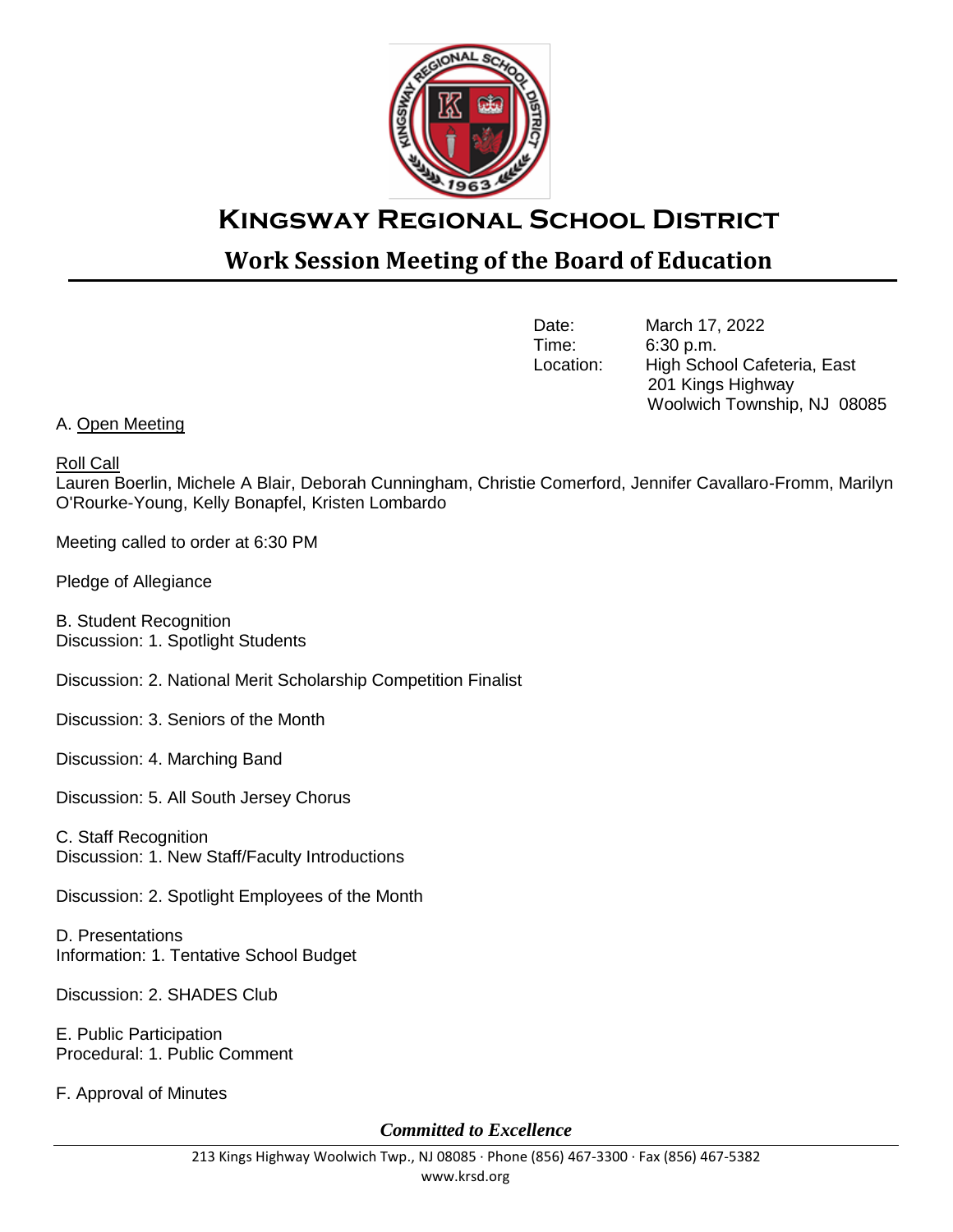Discussion: 1. Minutes

G. Correspondence Discussion: 1. Letter from State of New Jersey Department of Education

H. Approval of Action Items Action Consent: 1. Approval of Action Items Motion by Kelly Bonapfel, second by Christie Comerford. BE IT RESOLVED, that the Kingsway Regional School District Board of Education approve I-2, and K1 - K3 and as follows:

Discussion: 1. Resignations, Retirements and Terminations

Action (Consent): 2. Appointments and Reappointments

BE IT RESOLVED, that the Kingsway Regional School District Board of Education approve the appointment(s) of the following staff member(s), as recommended by the Superintendent of Schools, contingent upon criminal history review clearance and issuance of appropriate certification(s) where applicable:

|  |  | All certified personnel are approved for Home Instruction as needed basis. |
|--|--|----------------------------------------------------------------------------|

| Name            | <b>Position</b>   | Location        | Reason      | Compensation            | <b>Effective Date</b> |
|-----------------|-------------------|-----------------|-------------|-------------------------|-----------------------|
| Narcisa Chaguay | <b>Bus Driver</b> | <b>District</b> | Appointment | \$25.75/hr (drive rate) | 03/21/2021-           |
|                 |                   |                 |             | \$19.32 (sit rate)      | 06/30/2022            |
| Penny Quenzel   | LTS SAC           | <b>District</b> | Appointment | \$300 per diem          | 04/11/2022-           |
|                 | Counselor         |                 |             |                         | 10/28/2022            |
| Angel Vardaman  | Substitute        | <b>District</b> | Appointment | \$14/hr                 | 03/24/2022            |
|                 | Custodian         |                 |             |                         |                       |
| Randy Thompson  | <b>Bus Driver</b> | <b>District</b> | Appointment | \$25.75/hr (drive rate) | 04/01/2022-           |
|                 |                   |                 |             | \$19.32 (sit rate)      | 06/30/2022            |

Discussion: 3. Change of Status (Name change, rescind position, corrections, transfers, guide movement)

Discussion: 4. Employment - Schedule "B", Staff Workers, Unpaid Volunteers

Discussion: 5. Leaves of Absence

Discussion: 6. Settlement Agreement

J. Finance

Discussion: 1. Budget Line Item Transfers

Discussion: 2. Payment of Claims

Discussion: 3. Board Secretary's Certification

Discussion: 4. Receipt and Acceptance of Board Secretary's Monthly Report

Discussion: 5. Receipt and Acceptance of Student Activity and Athletic Account Financial Reports

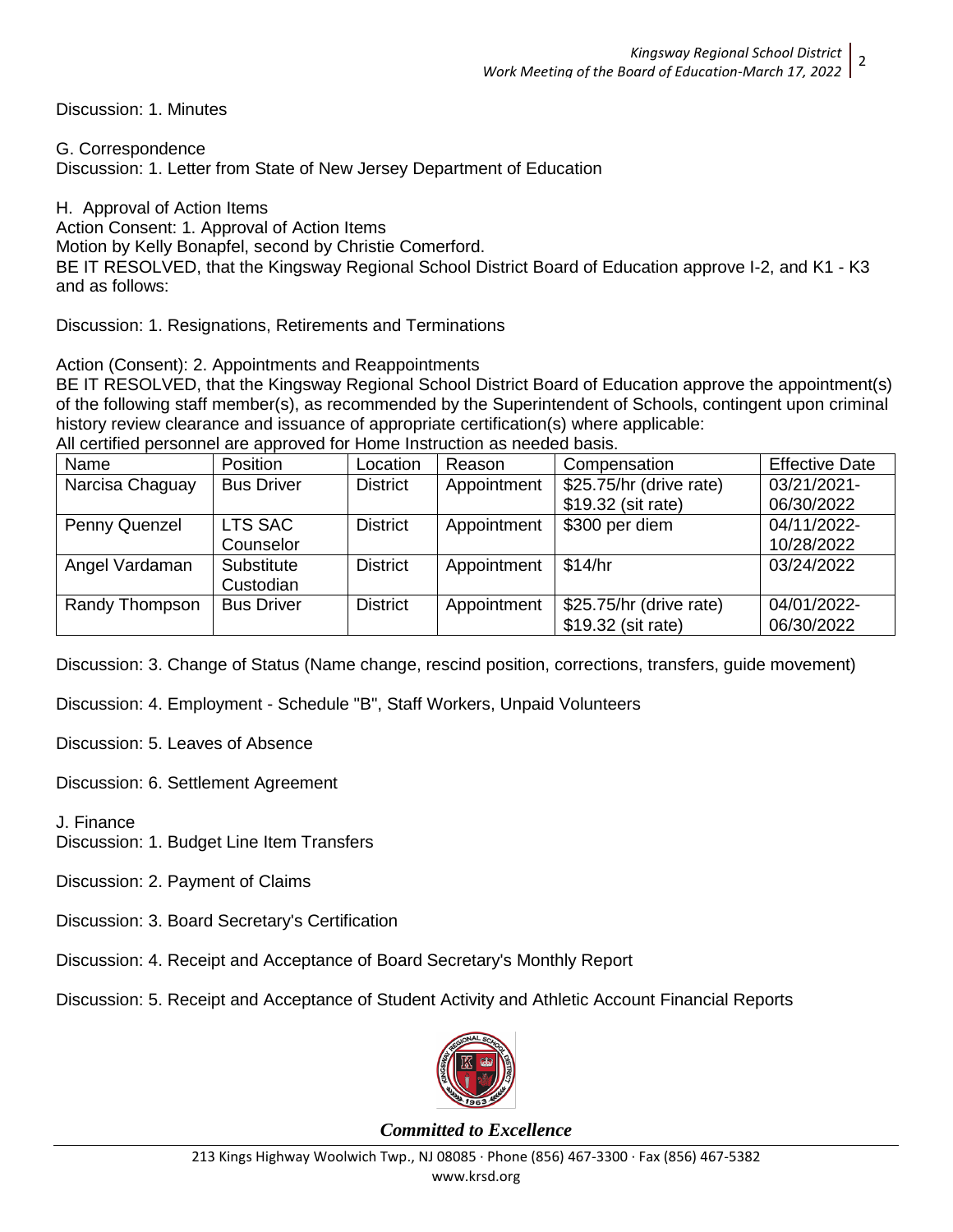Discussion: 6. FY2021 Annual Comprehensive Financial Report (ACFR)

Discussion: 7. 2022-2023 Tentative District Budget

Discussion: 8. Salem County Vocation Tuition 2022-2023 School Year

Discussion: 9. Void Checks

K. Curriculum & Instruction

Action (Consent): 1. Professional Development - Staff Attendance at Trainings, Seminars, Conventions, & **Conferences** 

Resolved that the Kingsway Regional School District Board of Education approve the staff attendance at trainings, seminars, conventions, and conferences be approved, as recommended by the Superintendent of Schools:

| Title of Program                                                 | Location                   | Date(s)   | Attendees                      | <b>Educational Purpose</b>                                                                                                                                                                                                                                          | Cost to<br><b>District</b> |
|------------------------------------------------------------------|----------------------------|-----------|--------------------------------|---------------------------------------------------------------------------------------------------------------------------------------------------------------------------------------------------------------------------------------------------------------------|----------------------------|
| Foundations of<br>Inclusive<br>Education                         | Blackwood,<br><b>NJ</b>    | 3/21/2022 | <b>Nicole</b><br>Cammarota     | To improve inclusive instruction<br>by exploring special education<br>and learning strategies that can<br>be utilized as an instructional<br>coach for teachers                                                                                                     | \$149                      |
| Evidence-Based<br>Practices for<br>Students with<br>Autism       | Blackwood,<br><b>NJ</b>    | 3/28/2022 | Isabella Knapp<br>Albree Smith | To improve upon current<br>evidence-based practices that<br>can be implemented into the<br>classroom to best help<br>students with varying needs                                                                                                                    | \$149<br>\$149             |
| <b>NJHVACR</b><br>Continuing<br>Education/Surety<br><b>Bond</b>  | Bellmawr,<br><b>NJ</b>     | 4/22/2022 | <b>Andrew Kidder</b>           | To maintain the HVAC-R<br>license in the state of NJ                                                                                                                                                                                                                | \$275                      |
| South Jersey<br><b>Choral Directors</b><br><b>Spring Seminar</b> | Williamstown,<br><b>NJ</b> | 4/29/2022 | Anthony<br>Sinigaglio          | To learn & turnkey new daily<br>warm up techniques that can<br>relieve tension in singers'<br>bodies & encourage mind-body<br>coordination in performance                                                                                                           | \$0                        |
| Antibullying &<br><b>School Safety</b><br>Conference             | Virtual                    | 5/25/2022 | Danielle Baney                 | To network with national<br>scholars and practitioners who<br>will share expertise on the<br>prevention of bullying and<br>creating a safe, positive school<br>climate & culture with the<br>intention to turnkey the<br>information learned with<br>administration | \$129                      |

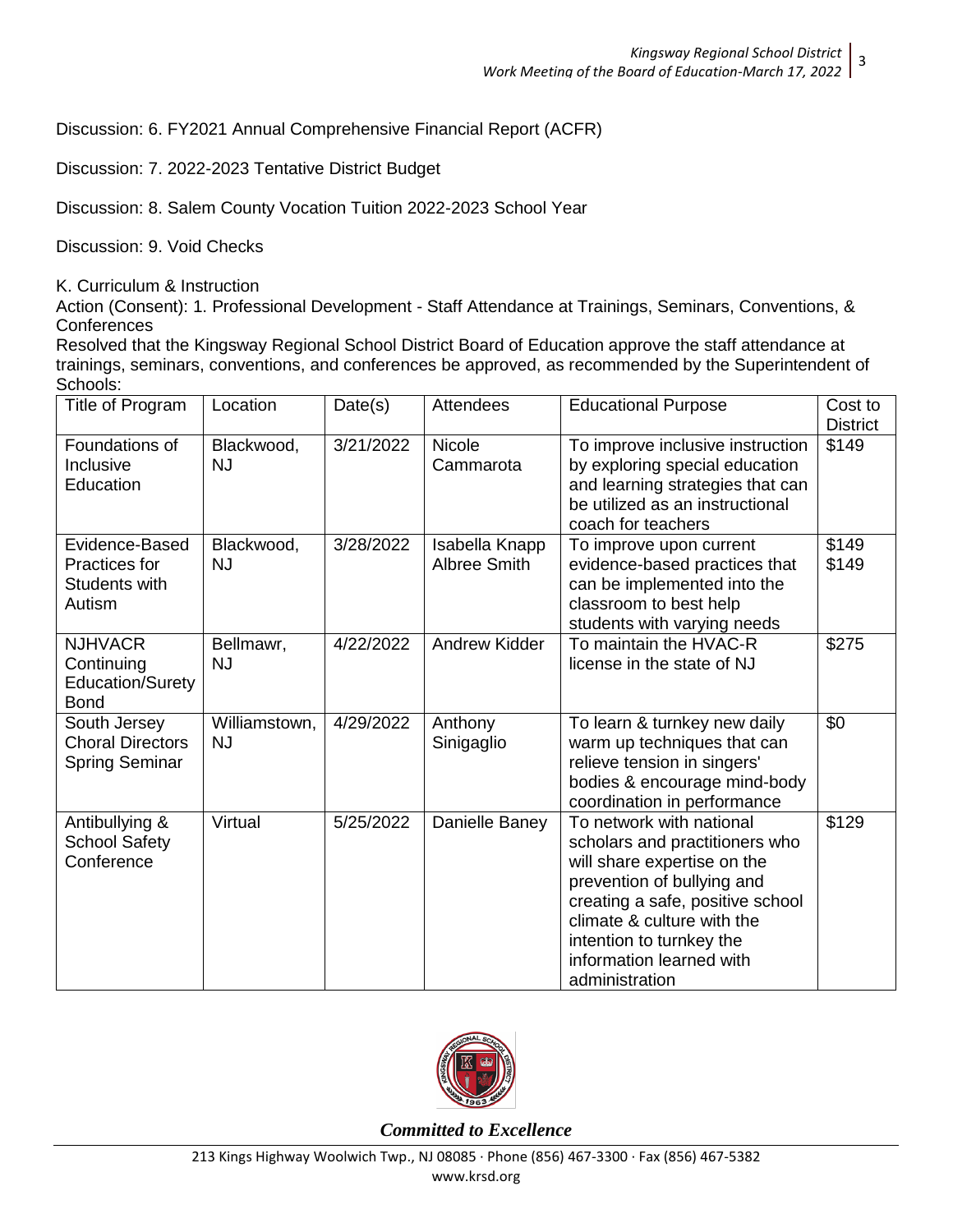*Kingsway Regional School District* 4

*Work Meeting of the Board of Education-March 17, 2022*

| Title of Program                                         | Location                  | Date(s)                | Attendees                 | <b>Educational Purpose</b>                                                                                                                                          | Cost to         |
|----------------------------------------------------------|---------------------------|------------------------|---------------------------|---------------------------------------------------------------------------------------------------------------------------------------------------------------------|-----------------|
|                                                          |                           |                        |                           |                                                                                                                                                                     | <b>District</b> |
| 2022<br>CollegeBoard<br>AP Reading<br><b>Kansas City</b> | Kansas City,<br><b>MO</b> | 6/10/2022<br>6/18/2022 | Christina<br><b>Smith</b> | To receive scoring training on<br>rubrics to evaluate fairly,<br>interact with colleagues, and be<br>exposed to the work that other<br>high school students produce | \$0             |
| <b>School Climate</b><br>& Anti-Bullying<br>Conference   | Virtual                   | 5/25/2022              | Raymond<br>Philipp        | To turnkey strategies that<br>support the prevention of<br>bullying and the creation of a<br>safe, positive school climate<br>and culture                           | \$129           |

Consent Agenda: 2. Professional Learning Workshops

Resolved that the Kingsway Regional School District Board of Education approve the Professional Learning Workshops be approved, as recommended by the Superintendent of Schools:

| Title of                                                                         | Location                         | Date(s)                            | Facilitator                | Description                                                                                                                                                                                                                                                                                                                                                                                                                                                                                                                                                                                              | Cost to         |
|----------------------------------------------------------------------------------|----------------------------------|------------------------------------|----------------------------|----------------------------------------------------------------------------------------------------------------------------------------------------------------------------------------------------------------------------------------------------------------------------------------------------------------------------------------------------------------------------------------------------------------------------------------------------------------------------------------------------------------------------------------------------------------------------------------------------------|-----------------|
| Workshop                                                                         |                                  |                                    |                            |                                                                                                                                                                                                                                                                                                                                                                                                                                                                                                                                                                                                          | <b>District</b> |
| Building an<br>Inclusive<br>Classroom<br>Environment<br>to Reach ALL<br>Learners | HS Room 217                      | 3/23/2022                          | <b>Nicole</b><br>Cammarota | This session will detail methods to<br>build stronger inclusive environments<br>where all learners engage in a safe<br>and secure environment. This<br>workshop will cover engagement<br>strategies, effective physical spacing,<br>expectations and norm setting, rituals<br>and routines, and relationship<br>building.                                                                                                                                                                                                                                                                                | \$0             |
| <b>Highly</b><br>Engaged<br>Learners $ 3 $<br><b>Part Series</b>                 | HS Room 217<br>&<br>Asynchronous | 4/6/2022<br>4/20/2022<br>5/11/2022 | <b>Nicole</b><br>Cammarota | By attending the HEL series,<br>educators will learn and discuss<br>elements of engagement to connect<br>students to curriculum and content.<br>HEL focuses on high impact, low-<br>medium prep engagement strategies<br>in the domains of physical,<br>intellectual, and emotional<br>engagement. This series will take<br>place over the course of April and<br>May, and each session will deepen<br>and advance attendees acquisition<br>and implementation of these high<br>impact strategies. Staff can<br>participate in an asynchronous<br>Schoology course, or attend the<br>sessions in person. | \$0             |
| Gifted &<br><b>Talented</b>                                                      | HS Room 217                      | 5/17/2022                          | <b>Nicole</b><br>Cammarota | In this PLW, educators can attend a<br>drop in Information Session in order                                                                                                                                                                                                                                                                                                                                                                                                                                                                                                                              | \$0             |

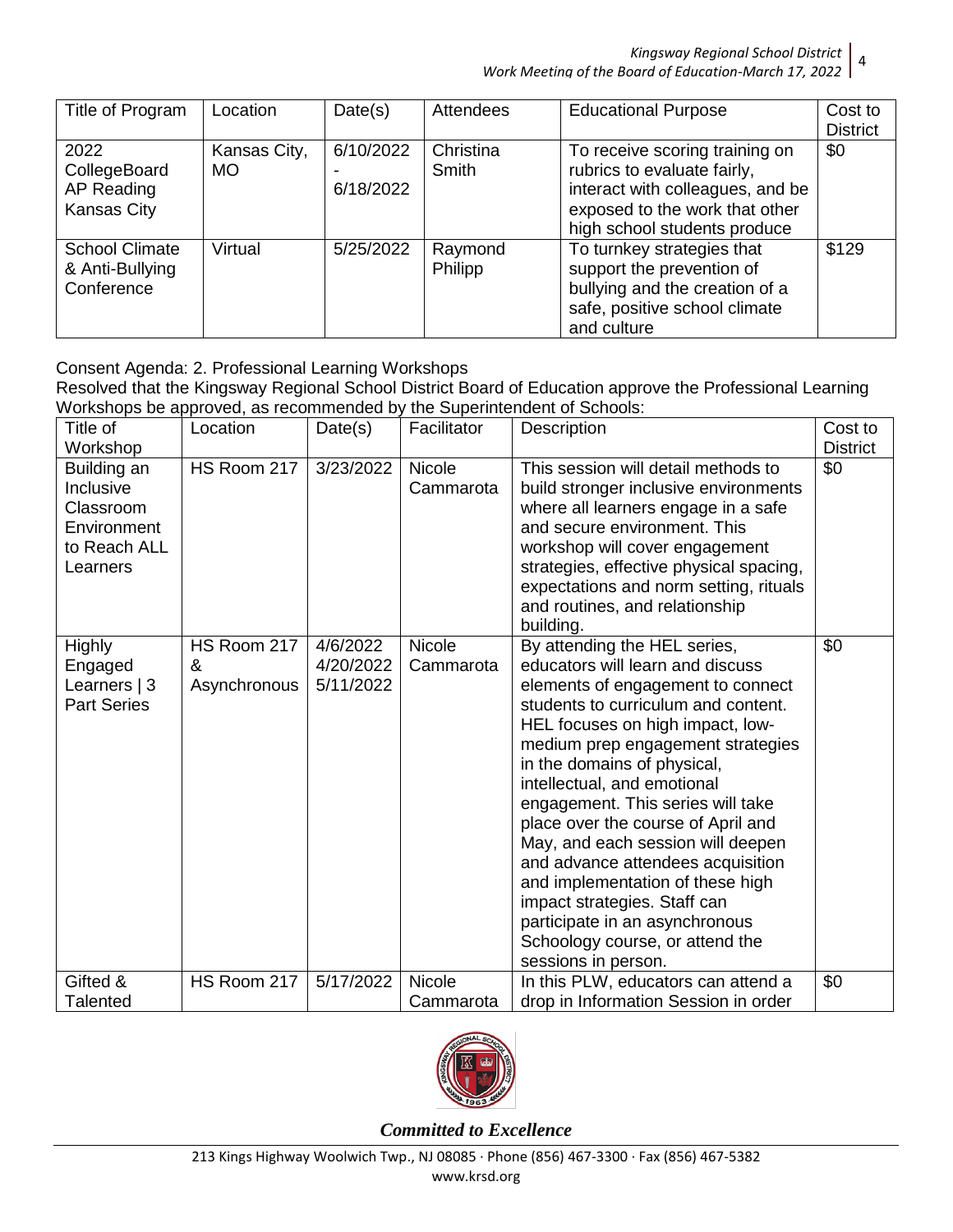## *Kingsway Regional School District* 5 *Work Meeting of the Board of Education-March 17, 2022*

| Title of<br>Workshop        | Location | Date(s) | Facilitator | Description                                                                                                                                                                                                                                                                                                                                                               | Cost to<br><b>District</b> |
|-----------------------------|----------|---------|-------------|---------------------------------------------------------------------------------------------------------------------------------------------------------------------------------------------------------------------------------------------------------------------------------------------------------------------------------------------------------------------------|----------------------------|
| Programming<br>Info Session |          |         |             | to gain pertinent information about<br>the district's plan to pilot Gifted and<br>Talented (G&T) identification and<br>services during the 2022-2023 school<br>year. There will be an opportunity for<br>a Q&A submission and follow up from<br>the program coordinator, Nicole<br>Cammarota, and information about<br>forthcoming professional<br>development offerings. |                            |

Action (Consent): 3. Memorandum of Understanding - School of Health Professions Shadowing Experience BE IT RESOLVED, that the Kingsway Regional School District Board of Education approve the School of Health Professions Shadowing Experience, as recommended by the Superintendent of Schools:

School of Health Professions Shadowing Experience: Love Your Smile Family & Aesthetic Dentistry, LLC Coniglio Chiropractic Wellness Center The Energy Lab South Jersey Skin Care & Laser Center Rothman Orthopaedics of New Jersey, P.L.L.C. NovaCare Rehabilitation

L. General Administration Discussion: 1. Discussion Items

Discussion: 2. Enrollment Report

- Discussion: 3. Emergency Drills
- Discussion: 4. Student Discipline, Violence/Vandalism, HIB
- Discussion: 5. HIB Completed Investigation Reports

Discussion: 6. Education Field Trips and Assemblies

Discussion: 7. Fundraiser(s)

Discussion: 8. Out-of-District Placement

Discussion: 9. Spring Athletic Schedule

Final Resolution: Motion Carries

Yes: Lauren Boerlin, Michele A Blair, Deborah Cunningham, Christie Comerford, Jennifer Cavallaro-Fromm, Marilyn O'Rourke-Young, Kelly Bonapfel, Kristen Lombardo